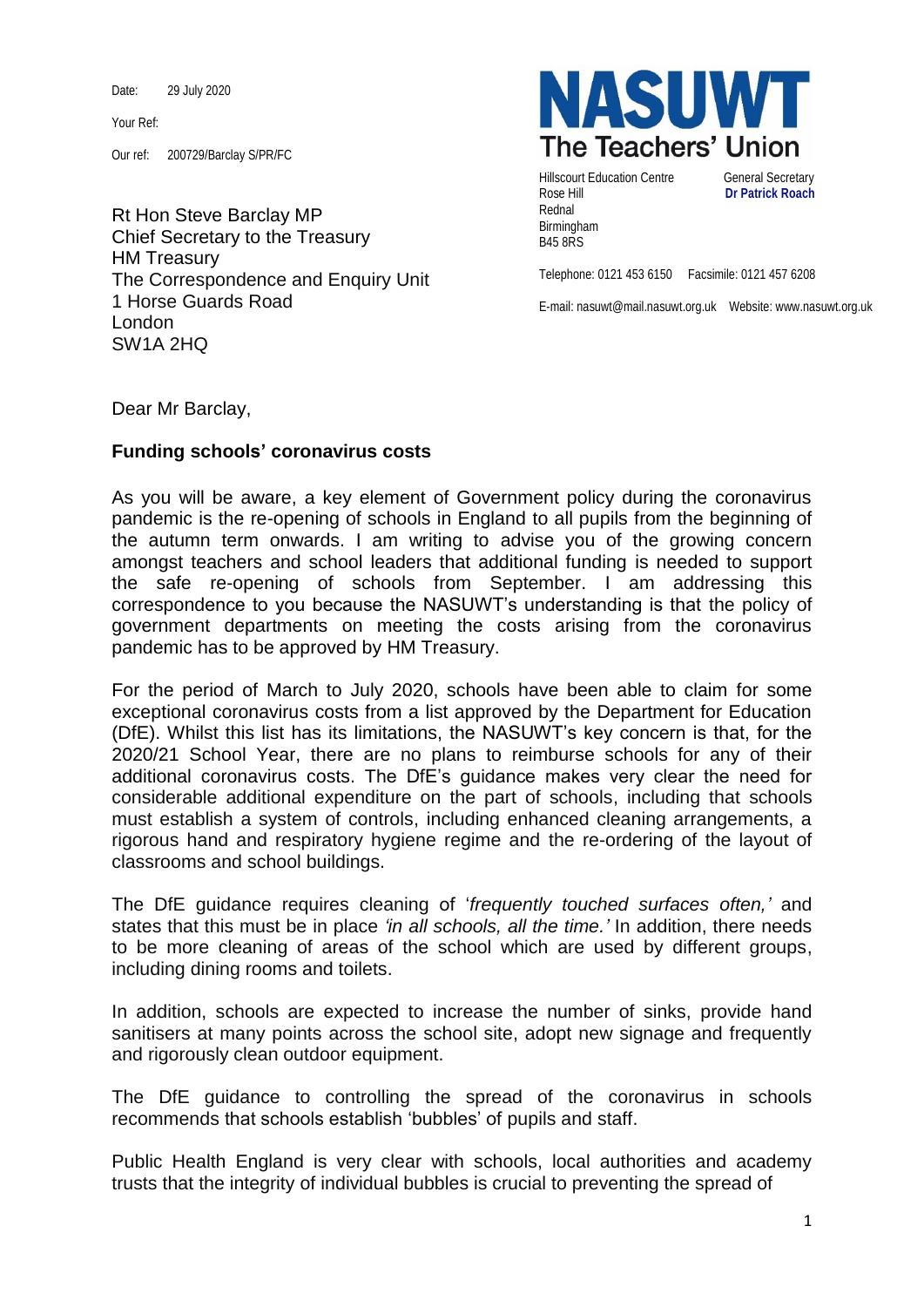infection across the whole school population, thereby preventing the closure of whole schools in instances where a pupil or member of staff tests positive for the virus.

However, in order to ensure the integrity of the bubble, and because social distancing measures need to be enforced, schools where pupils travel on buses will incur considerable additional costs arising from commissioning more home to school transport. For example, in an age 11-18 school, where each year group is a bubble and pupils travel on school transport, the number of buses commissioned would need to be multiplied by up to seven to maintain the integrity of the bubbles.

The DfE guidance further advises that home to school buses will need to be regularly deep cleaned, hand sanitiser will need to be used, pupils will need to be provided with face masks and staff will need to be deployed to supervise organised queuing.

The DfE advises that, where possible, schools should organise 'walking buses', led by a member of staff, to reduce reliance on public transport.

Whilst the DfE's guidance does not recommend the routine use of PPE equipment, it states that it must be used by school staff where there is close pupil contact or in isolation rooms where a pupil is suspected of contracting the coronavirus and is waiting to be collected by their parents. This will impact all schools.

The DfE requires that schools teach an ambitious broad and balanced curriculum with the provision of a sports and PE curriculum, which will necessitate frequent deep cleaning of sports equipment and changing rooms.

School kitchens can continue to operate, but they must ensure that they comply with the Government's 'Guidance for food businesses on coronavirus', with additional deep cleaning.

In addition to the costs arising from full September re-opening, the DfE guidance also expects that schools will continue to build capacity to offer blended learning options for students, with associated expenditure on software such as remote learning platforms and hardware such as laptops for staff and students. All schools will need to contingency plan for the potential for a local lockdown and bear the costs of this.

Whilst the NASUWT accepts that the DfE has provided laptops, tablets and wireless routers to some local authorities and academy trusts, the need for these is far greater than the Government has been able to meet to date.

These and other challenges are placing significant pressures on schools as they prepare to reopen fully whilst ensuring that all appropriate and necessary measures are securely in place to protect the safety of children and staff. If these additional costs are not met, the risk is that schools will either attempt to compromise their coronavirus control measures or make cuts to other areas of expenditure which will compromise the quality of education provision for pupils.